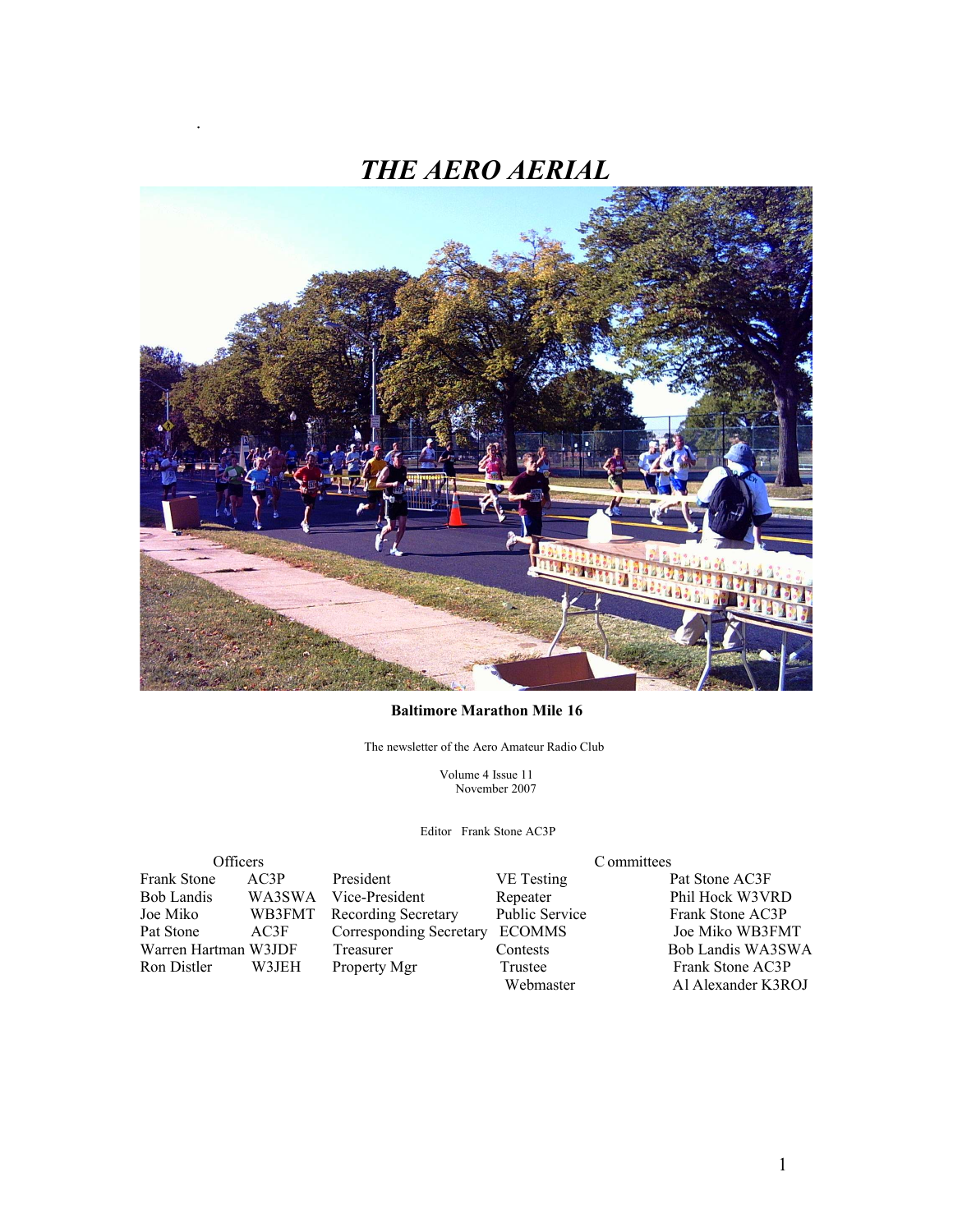#### **ABOUT THE AERO AMATUER RADIO CLUB**

 Meetings: First and Third Wednesdays at 7:30 pm at Coffman's Diner (Middle River and Orem's Rd.)

Nets: See Local Area Net Schedule

Repeaters: W3PGA (147.24 MHz - / 449.575 MHz -)

WEBSITE: http://www.aeroarc.us

#### **Net Reports**

#### 2 Meter Net : AC3P(NCS) KB3KRW KB3JDE KB3JVP W3JEH K3ROJ KB3PGN KA3SNY 10 Meter Net: WB3FMT(NCS) AC3P KB3KRW KB3RMX KA3SNY KB3PGN

#### **LOCAL AREA NETS**

| Daily                | $9 - 10$ am           | 147.03  | <b>ORIOLE</b> Net                |
|----------------------|-----------------------|---------|----------------------------------|
| Daily                | $6 - 6:30 \text{ pm}$ | 3.820   | Maryland Emergency Phone Net     |
| Daily                | $6:30 - 7$ pm         | 146.670 | <b>Baltimore Traffic Net</b>     |
| Daily                | 7 pm and 10 pm        | 3.643   | Maryland/DC/Delaware Traffic Net |
| $2nd$ Tues           | $7:30 \text{ pm}$     | 146.670 | Baltimore County RACES COMMEX    |
| $2nd$ Wed.           | 8 pm                  | 28.445  | <b>AERO ARC Net</b>              |
| $4th$ Wed            | 8 pm                  | 147.240 | <b>AERO ARC Net</b>              |
| 5 <sup>th</sup> Wed. | 8 pm                  | 449.575 | <b>AERO ARC Net</b>              |

 **Day Time Frequency (MHz) NET NAME**

### **Station Activities**

KB3PGN got into public service with both feet. K3ROJ is enjoying the annual apple fest. AC3P is learning to navigate MT-63. AC3F was a prize winner at the state fair. KB3JVP has a new mobile platform. KB3JDE is off to see son Michael graduate from Basic Training.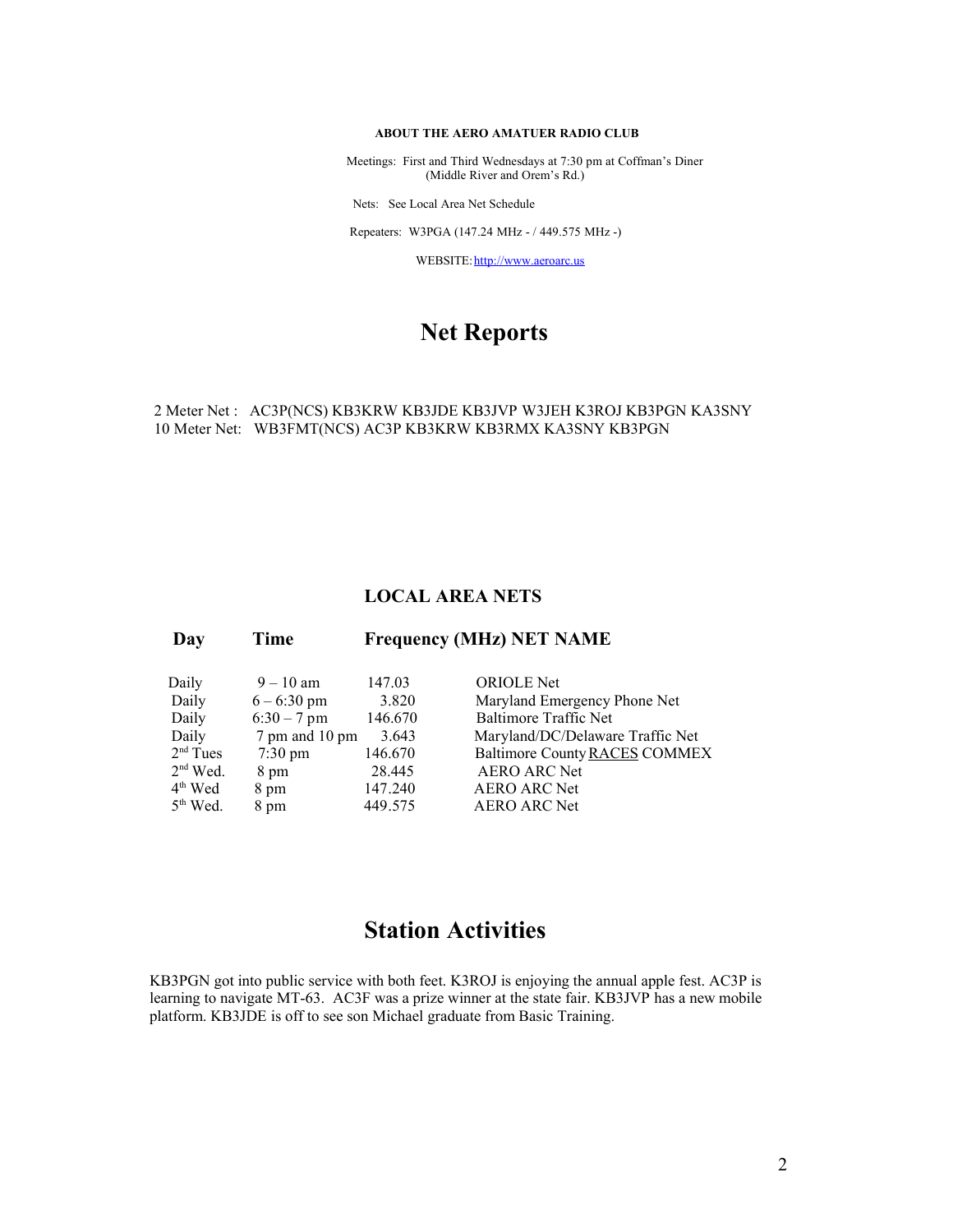# **Emergency Communications**

*by WB3FMT*



The Navigator interface units have arrived for the hosptial digital communications project. Frank AC3P will install the first unit at Frankil Square Hosptial and compile a notebook to help with the installation at other sites.

The next COMMEX will be held on November 13<sup>th</sup>.

Anyone interested in joining Baltimore County RACES may contact Joe, AJ3X by email to baco.ro@mdraces.org.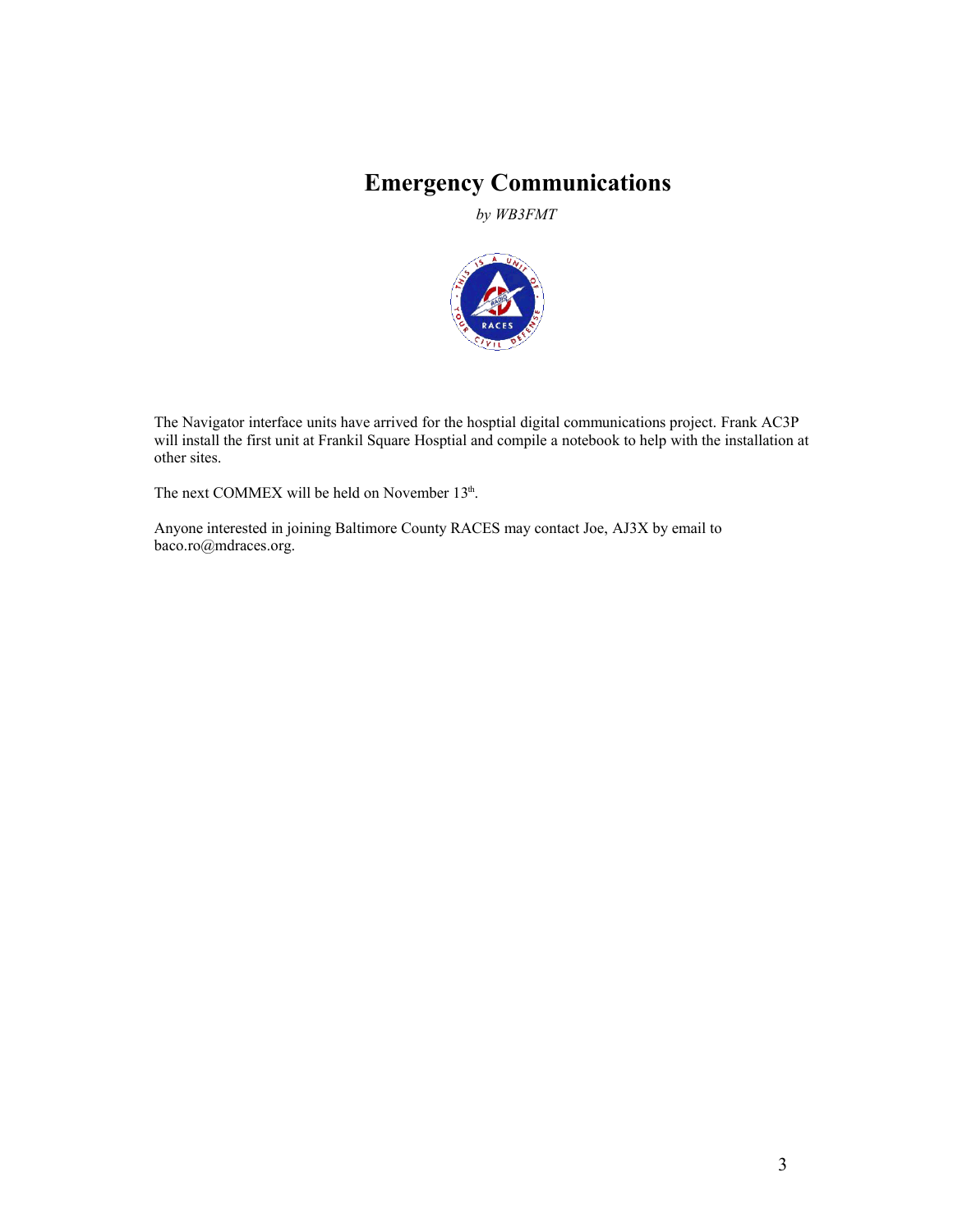### **Public Service**

*by AC3P*

# **ADA Baltimore Walk**



*KB3JDE,AC3P,N3CVA,KB3NYW and AA2SB check out the volunteer tee shirt.*

Aero coordinated a amateur radio support excommunication's for the annual American Diabetes Association Walk in Baltimore that was held on October  $6<sup>th</sup>$ . With help from BARC and BRATS members, 9 volunteer operators covered the 3.5 mile course the began at M&T Bank Stadium and meandered through the Federal Hill neighborhood, returning to the stadium parking lot. The communications net was held on the BARC 146.67 MHz. Repeater. The entire exercise went without any major problems.



 *WB3FMT monitors walkers Final walker crosses Finish The AC3F van serves as Net Control*

Thanks to Robin, AA3SB and Henry KB3NYW from BARC; to Ian N3CVA from BRATS, and to Aero members, Pat AC3F, Ken KB3JVP, Joe WB3FMT, Georgianne KB3PGN and Frank AC3P for their help.

Additional thanks to the Baltimore Amateur Radio Club for permission to use their repeater.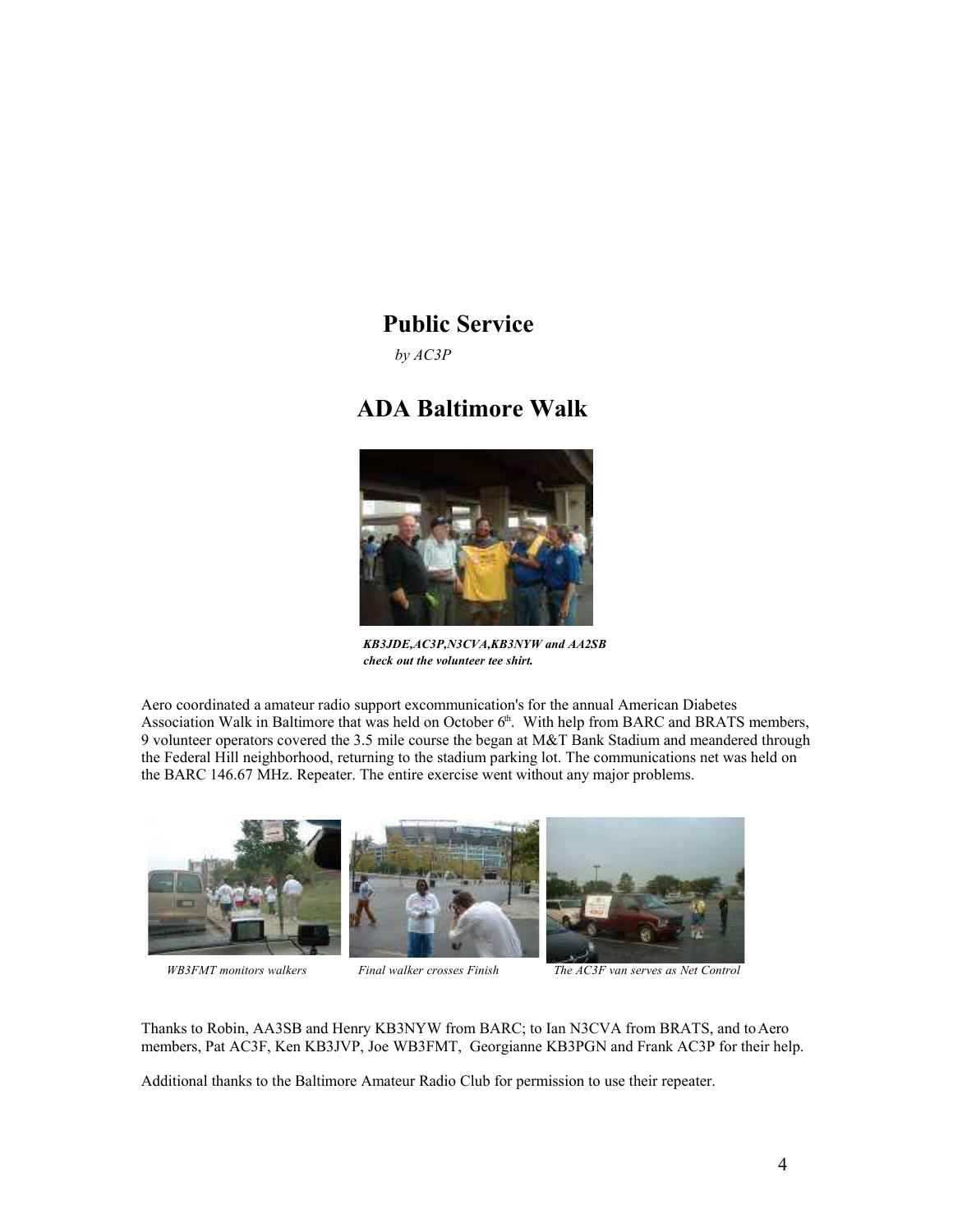### **Baltimore Marathon**

The weather was perfect for a run. A record 14,000 plus runners were ready as the Baltimore Running Festival kicked off at 8 am. On October  $13<sup>th</sup>$ . This annual event consisted on a 5 km run, a 13 mile halfmarathon and a full 26.2 mile marathon .

Of course with so many events a course of 26.2 miles and its essential water stops and medic tents, a communications system is needed to keep things organized. Once again amateur radio operators in the Baltimore metropolitan area stepped up to the plate.

Under the direction on Ian N3CVA, radio ops from BRATS, BARC and Aero joined together to give the needed help.

The Marathon Net was activated on the BARC 146.67 MHz. Repeater under the direction of Bud, W3LL of BARC. Many BARC, BRATS and Aero members assisted as shadows or covered the water stops and medical tents.

Aero was represented by Joe WB3FMT who covered the Half Marathon start position, Frank AC3P at the mile 16 water stop and by Bob WA3SWA who covered the 17.5 mile water stop.

Bob was pressed into additional service when it was reported that two runners had injuries along the route between the 17.5 and 19 mile water stops. Bob went mobile to find the distressed runners and drove them back to the main medical tent at the festival start/finish.

The marathon ended at about 3 pm. with the Kenyan men and women taking the honors.

#### **VE Corner**  *by AC3F*

We had a very successful test session at the White Marsh Library September  $29<sup>h</sup>$ . There were eight applicants, two for upgrades and six for new licenses.

Congratulations go to Dave, N3ZBK for upgrading to Extra, to Jeff KB3OXR for upgrade to General, and to new Technicians Margaret KB3PUC, Don KB3PUD, Stan KB3PUI, Brian KB3PUF, and John KB3PUG; and to returning General KB3PUH.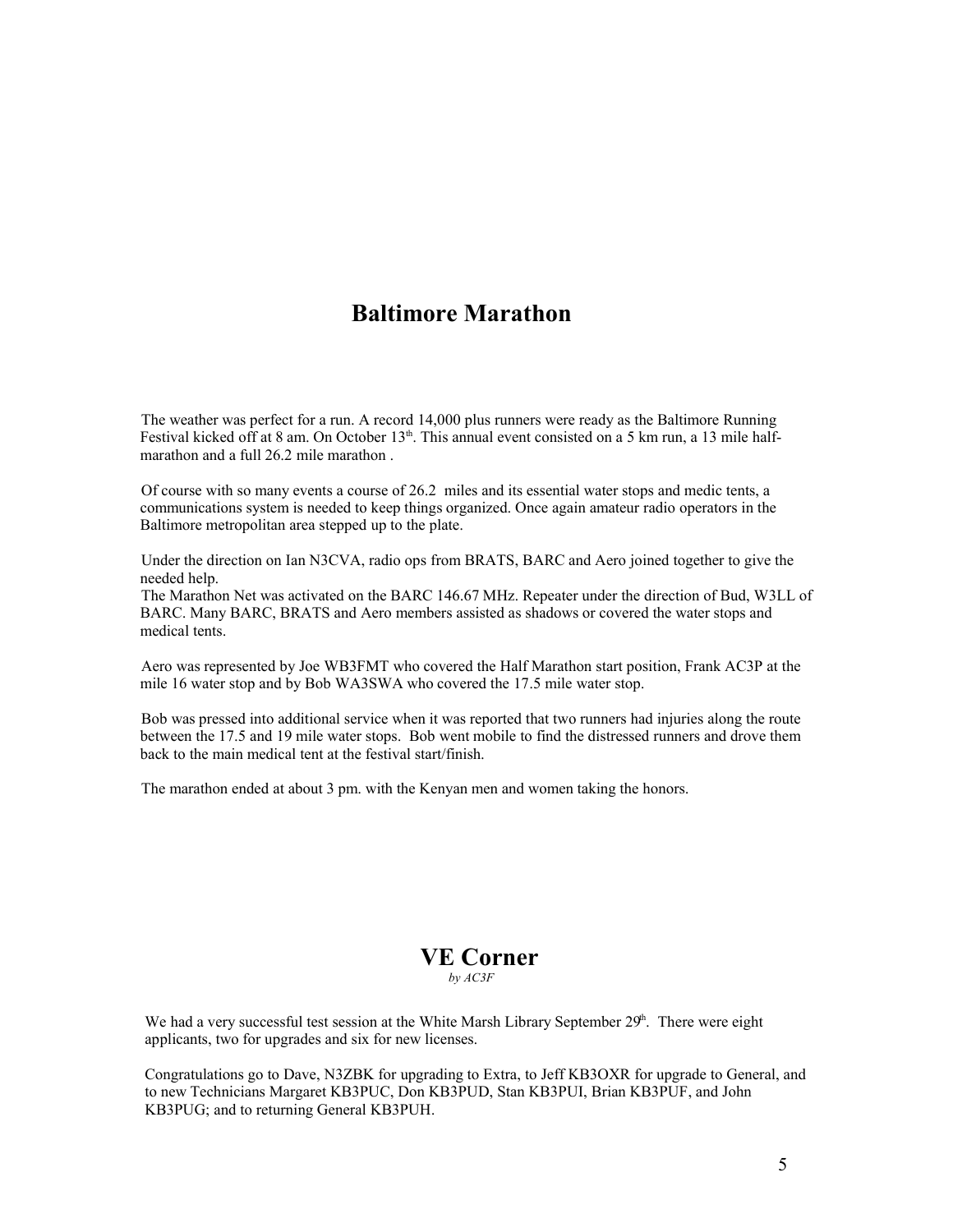Thanks to VE's, WB3FMT KB3KRV KB3KRW ND3D and AC3P for their help.

The next test session will be at White Marsh on November 17<sup>th</sup>.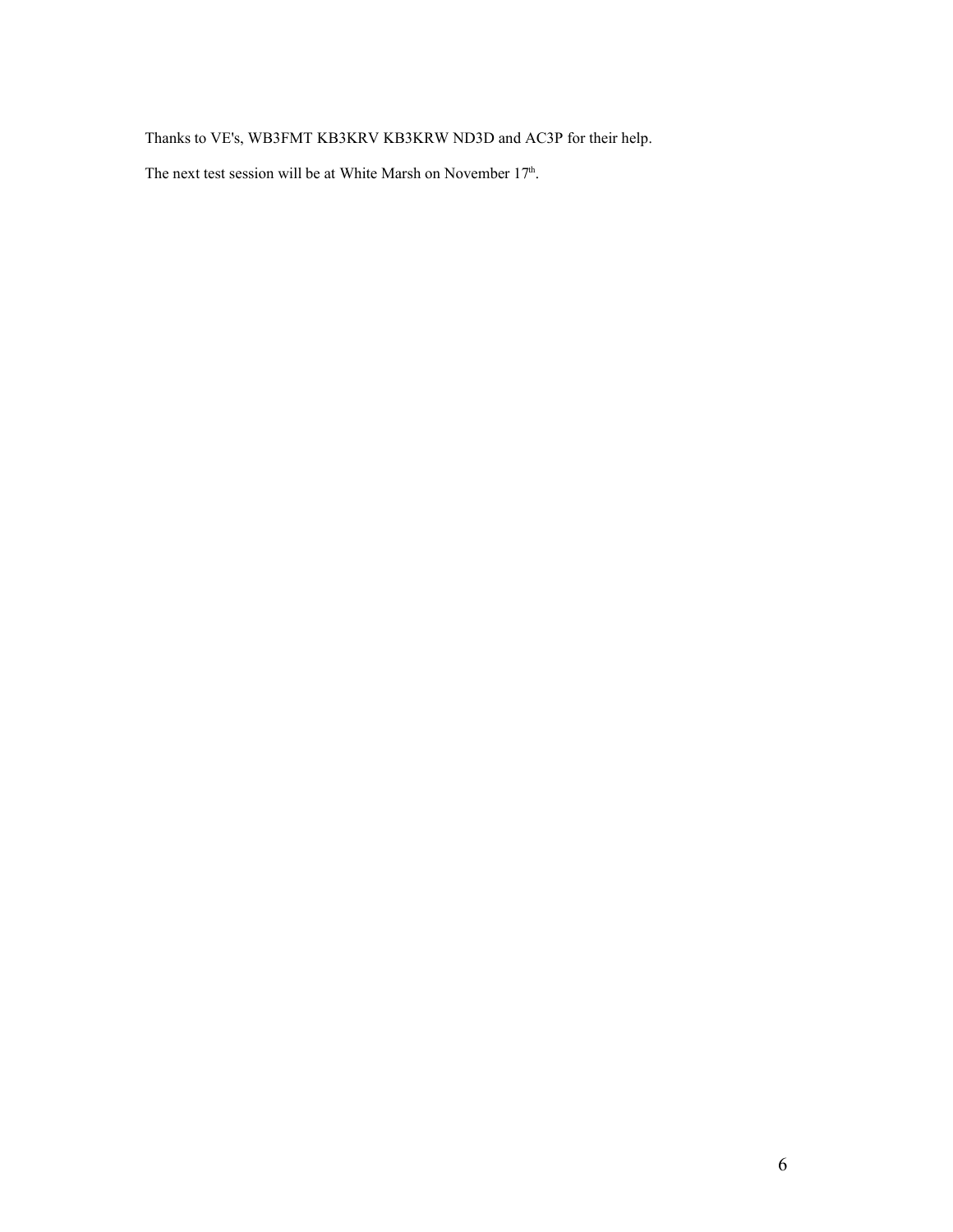# **AERO AMATEUR RADIO CLUB 20 DAYS AND 20 NIGHTS OF FUN**

| When:                                                                                                                                                          | 0000 UTC Tuesday 01 January 2008 (1900 EST Monday 12/31)<br><b>UNTIL</b>                                                                                      |           |      |                                   |                                               |        |  |  |  |
|----------------------------------------------------------------------------------------------------------------------------------------------------------------|---------------------------------------------------------------------------------------------------------------------------------------------------------------|-----------|------|-----------------------------------|-----------------------------------------------|--------|--|--|--|
| 2359 UTC Sunday, 20 January 2008 (1859 EST Sunday 1/20)                                                                                                        |                                                                                                                                                               |           |      |                                   |                                               |        |  |  |  |
| Who's Eligible:                                                                                                                                                | All current AERO members                                                                                                                                      |           |      |                                   |                                               |        |  |  |  |
| Location:                                                                                                                                                      | All contacts must be made within a radius of 25 miles of your home QTH.                                                                                       |           |      |                                   |                                               |        |  |  |  |
| Frequency/Mode: Any mode legal within your license class on any amateur band. This excludes<br>repeater, EchoLink, Internet, & IRLP contacts. (satellite OK).  |                                                                                                                                                               |           |      |                                   |                                               |        |  |  |  |
| <b>Exchange:</b>                                                                                                                                               | Call, Name, and State                                                                                                                                         |           |      |                                   |                                               |        |  |  |  |
| Scoring:                                                                                                                                                       | The sum of all numerals in the main portion of the callsign. Do not use portable<br>designators.                                                              |           |      |                                   |                                               |        |  |  |  |
| Examples:                                                                                                                                                      |                                                                                                                                                               |           |      |                                   |                                               |        |  |  |  |
|                                                                                                                                                                | 9Q1D                                                                                                                                                          | 1 pt !!!  | V26R |                                   | 8 pts                                         |        |  |  |  |
|                                                                                                                                                                | WA3SWA                                                                                                                                                        | 3 pts     | L73X |                                   | 10 pts                                        |        |  |  |  |
|                                                                                                                                                                |                                                                                                                                                               | TI7/K4XXX |      | 4 pts                             | <b>S58D</b>                                   | 13 pts |  |  |  |
|                                                                                                                                                                | K6XXX/3<br>4N7ZZ                                                                                                                                              | 6 pts     | J7ØJ | 4N500ZZ                           | 17 pts (each digit $\emptyset$ counts 10 pts) |        |  |  |  |
|                                                                                                                                                                |                                                                                                                                                               | 7 pts     |      |                                   | 25 pts !!!                                    |        |  |  |  |
| <b>Bonus:</b>                                                                                                                                                  | Worked all numbers 0 thru 9<br>50 pts                                                                                                                         |           |      |                                   |                                               |        |  |  |  |
|                                                                                                                                                                | Worked all US time Zones                                                                                                                                      |           |      | 25 pts (4 continental time zones) |                                               |        |  |  |  |
|                                                                                                                                                                | Word in suffix of call (ie ka3OUT)<br>5 pts                                                                                                                   |           |      |                                   |                                               |        |  |  |  |
| Worked all letters of the alphabet as the first letter of the suffix of the call.<br>$100$ pts                                                                 |                                                                                                                                                               |           |      |                                   |                                               |        |  |  |  |
| Examples: K3AAC, VE6BQW, LU7CHY, count for the letters A, B, and C.                                                                                            |                                                                                                                                                               |           |      |                                   |                                               |        |  |  |  |
| Misc.:                                                                                                                                                         |                                                                                                                                                               |           |      |                                   |                                               |        |  |  |  |
|                                                                                                                                                                | The same station may be worked only once regardless of mode or band.<br>Winner of contest will receive an award in addition to running the contest next year. |           |      |                                   |                                               |        |  |  |  |
| Exercise good operating practices at all times                                                                                                                 |                                                                                                                                                               |           |      |                                   |                                               |        |  |  |  |
|                                                                                                                                                                |                                                                                                                                                               |           |      |                                   |                                               |        |  |  |  |
| <b>Submissions:</b> Log sheets in the MS Excel format: (A shell for your log sheet will be included with<br>the December mailing of the Aero Club newsletter.) |                                                                                                                                                               |           |      |                                   |                                               |        |  |  |  |
| <b>Due Date:</b>                                                                                                                                               | Turn in log at the Aero Club meeting on 6 February 2008 or<br>e-mail your log to $d$ ermer@msn.com by 4 February 2008.                                        |           |      |                                   |                                               |        |  |  |  |
| <b>GOOD LUCK &amp; HAVE FUN!</b>                                                                                                                               |                                                                                                                                                               |           |      |                                   |                                               |        |  |  |  |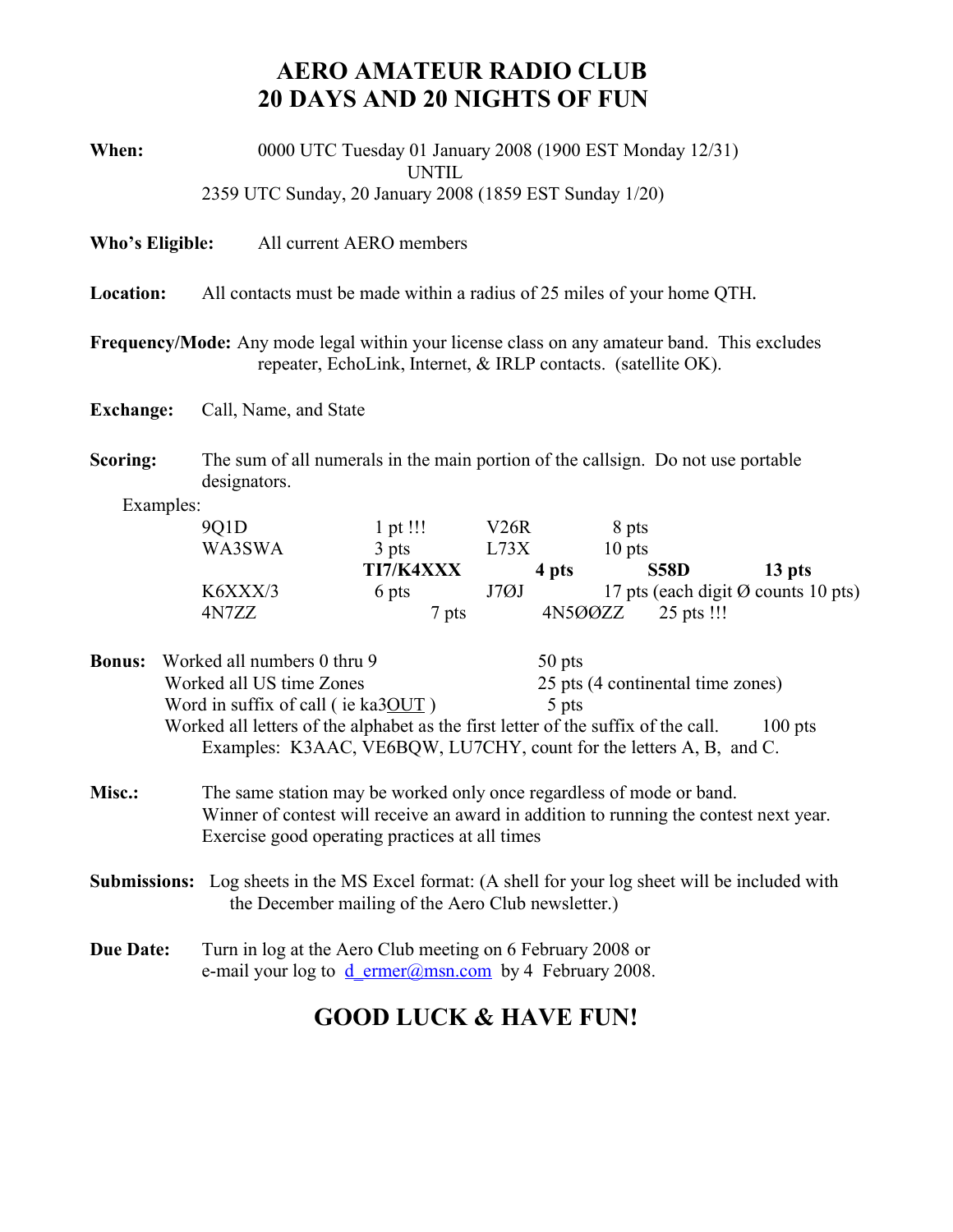### **Betty Tiemeyer K3VRZ SK**

Betty Tiemeyer K3VRZ passed away on Thursday October 11<sup>th</sup>. Betty was a long time fixture on the VHF bands for more than 40 years, first on 6 and 2 meters AM and in recent years as a member of the Oriole Net. Betty is survived by her husband Charlie, W3RMD. Betty will be missed by all on the bands.

### **Anne Hartmann**

Sad new from Warren W3JDF that his wife of 27 years, Anne passed away suddenly on October  $10<sup>th</sup>$ . Anne was predeceased by her daughter, Deborah Gawlas, a little over a year ago. She is survived by husband Warren and daughter, Cheryl.

A memorial service was held at Bruzinski's Funeral Home in Essex, Md. On October 15<sup>th</sup>.

The club extends its sincere condolences to Warren and family.

# **K3FT Re-issued**

It's hard to believe that it has been 3 years since the passing of Chuck Reveille K3FT. As expected, Chuck's call has been re-issued by the FCC via the Vanity Call Program. The new holder of the call is David Weiss ofRichardo's, Pa.

In his bio on QRZ.COM, David pays respects to Chuck; a classy act indeed.

We wish David the best 73 with his "new" call and much success in his future ham radio pursuits.